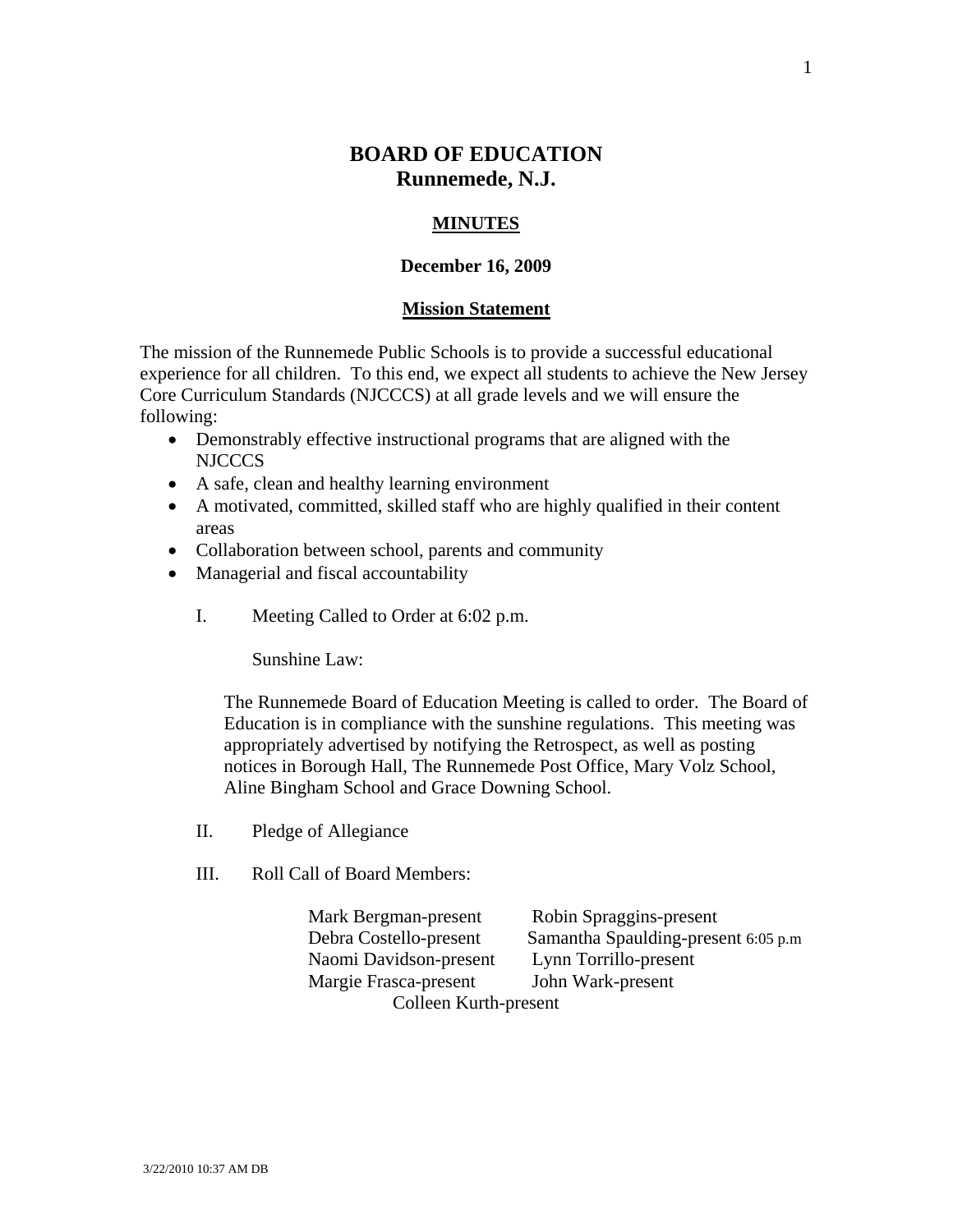Also Present:

Nancy Ward, Superintendent of Schools Kelly Brazelton, Business Administrator/Board Secretary Marie Gallagher, Principal – Downing & Bingham Schools Mark Iannucci, Principal – Mary Volz School Stephen Pili, Assistant Principal – Mary Volz School Doug McGarry, Supervisor, Buildings & Grounds

- IV. Presentations:
	- a. Students of the Month Volz School (attached)
	- b. Ms. Margaret Nicolosi, Executive County Superintendent of Schools

Mrs. Nicolosi spoke to the Board about consolidation and shared services.

Mrs. Nicolosi stated that as vacancies occur she is asking districts to engage in discussions with one another to see if one district is willing to help another. She said that she and the state are looking for business efficiencies so that more tax payer money goes to school district programs.

Mrs. Nicolosi also stated that if she had to she has the authority to redline budgets and decrease line items if she feels that districts are not exercising business efficiencies.

Several Board members spoke with regard to sharing Business services with Bellmawr Board of Education.

V. Approval of Minutes at 7:14 p.m.

Motion by Mrs. Frasca Seconded by Mrs. Spauldiing

a. Recommend that the Board of Education approve the regular session and executive session minutes of the November 18, 2009 BOE Meeting.

ROLL CALL VOTE: Yes 8 No 0 Abstain 1 (Costello) Absent 0

VI. Correspondence *(white)-*  Letter from Woodlynne School District Card from ASG&L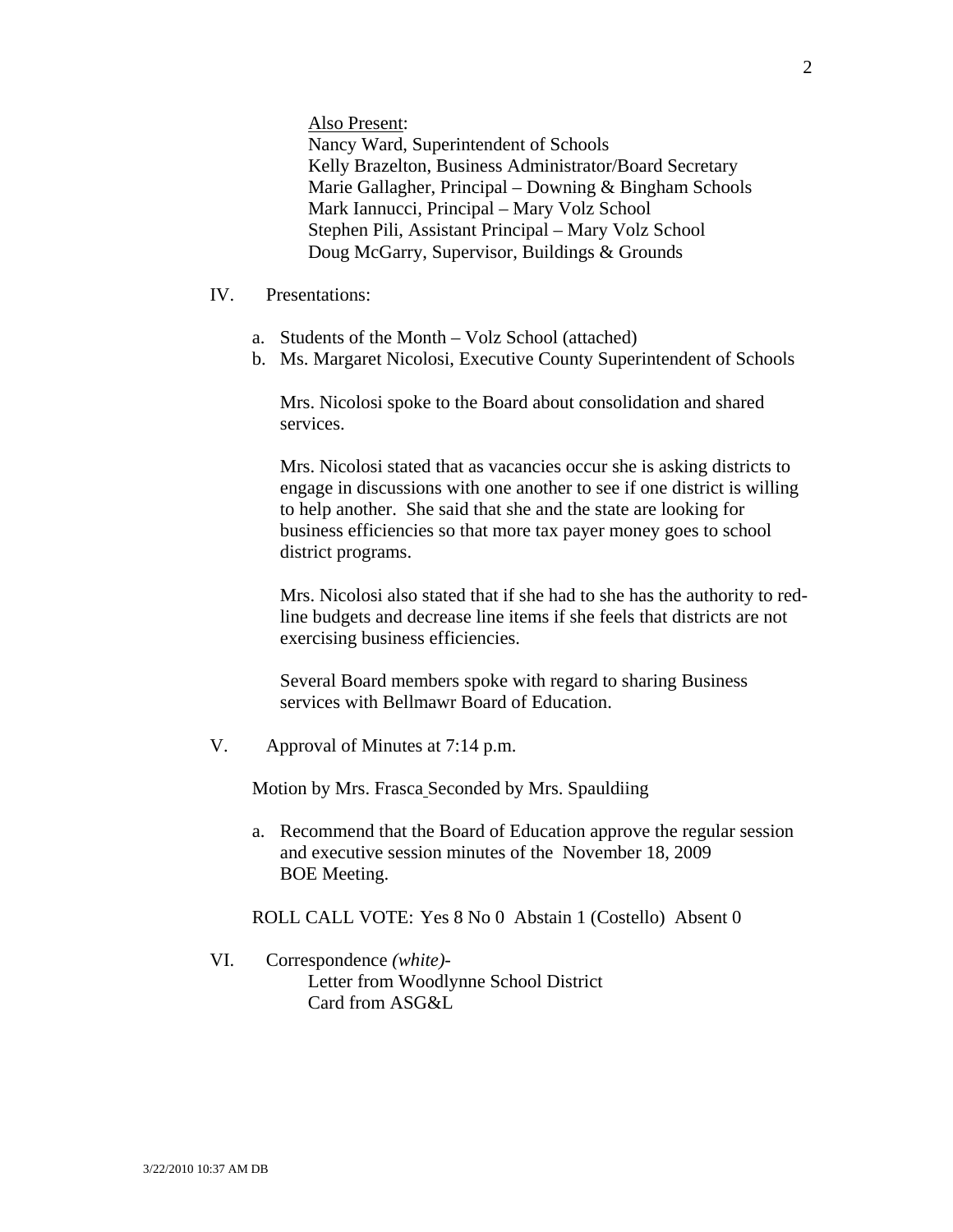#### VII. Open Public Comment

Notation of Public Comments on Agenda Items

The Board President will recognize those individuals in the audience whom wish to comment on any action items on this Agenda. Please respect the following procedures:

- 1. Be recognized by Board President.
- 2. State your full name and address.
- 3. Identify the resolution/item number on which you wish to comment.
- 4. Wait to be recognized before you make your comment. (just before the resolution is voted on)
- 5. Limit your comments to the specific resolution/items.
- 6. Limit your comments to (3) minutes per person.
- VIII. Reports *(yellow)* 
	- a. Superintendent's Report
	- b. Business Administrator's, Buildings & Grounds Report (as attached)
	- c. Principal's Report (attached)
	- d. Nurses Report (attached)
	- e. Special Education Report (see attached)
	- f. Committee Reports
		- Black Horse Pike (Kurth)-redistricting in process for BHPR
		- Policy/Public Relations-met several times, polices are on agenda for approval tonight.

There was a discussion on shared services and state aid.

- IX. Old Business
- X. New Business

#### **a. PROPERTY & TRANSPORTATION** *(gold)*

Motion by Mr. Wark Seconded by Mrs. Spaulding

Approve the following on the recommendation of the Superintendent:

1. Use of facilities as attached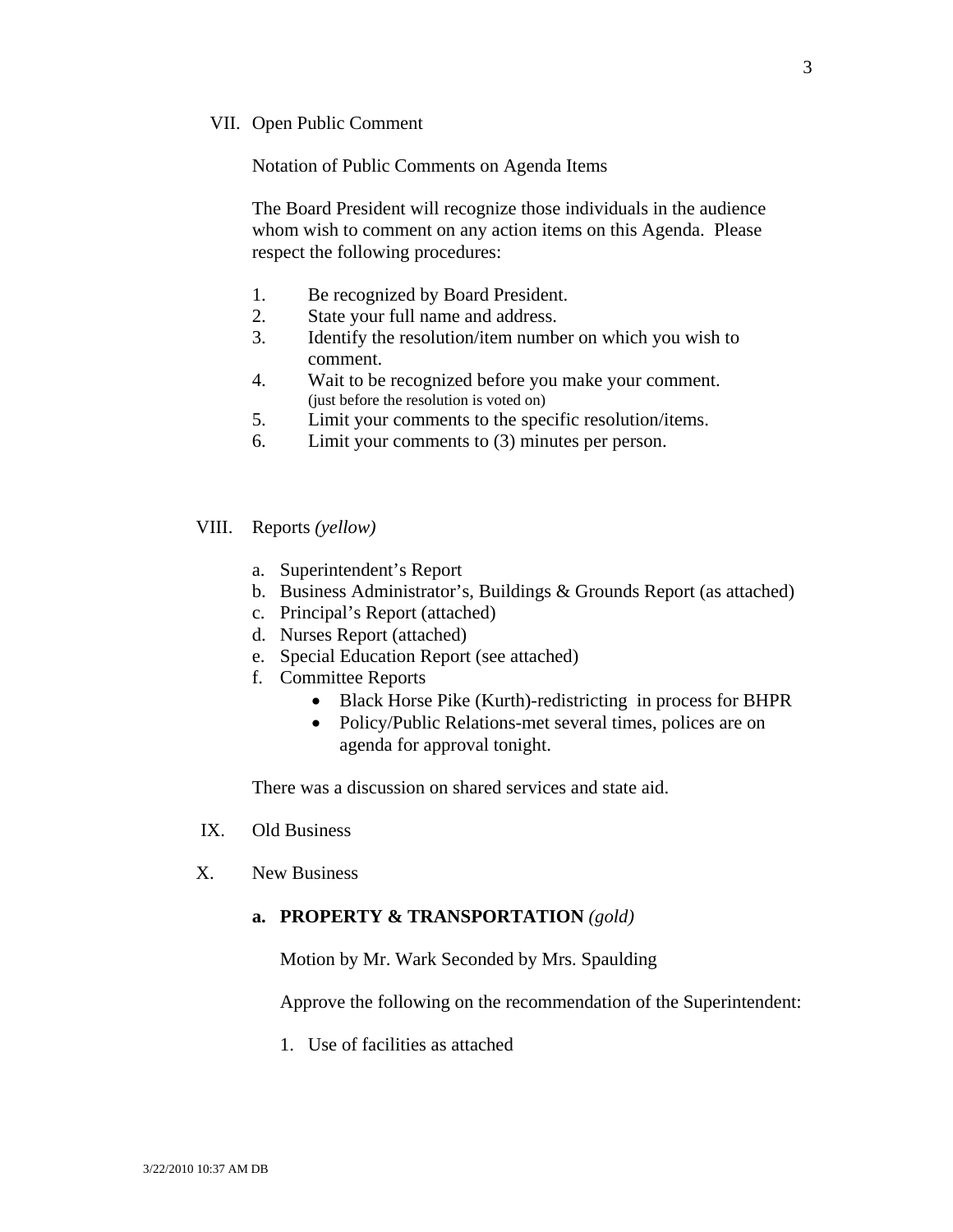Mrs. Ward discussed the use of facility request for RYAA soccer. RYAA has requested to use the soccer fields when no district employee is present. Mrs. Ward explained that a meeting was held with Administration and RYAA administration to discuss this request. RYAA has offered to add a code of conduct for parents to sign. A letter would be drafted indicating the parameters of the RYAA request to use soccer fields and that this is being approved on a trial basis for one soccer season.

ROLL CALL VOTE: Yes 9 No 0 Abstain 0 Absent 0

### **b. PERSONNEL** *(blue)*

Motion by Mrs. Frasca Seconded by Mr. Wark

 Approve the following on the recommendation of the Superintendent:

1. Clinical Practice Placement – 1/19/10 – 5/7/10

| <b>Student Teacher</b> | Cooperating Teacher            |
|------------------------|--------------------------------|
| Heather Burke          | Robin Clark $-1st$ Grade       |
| Alison Gunn            | Janice Zimmerman – $7th$ Grade |

- 2. Source4Teachers list of substitutes.(attached)
- 3. Robert W. Hood as a substitute teacher (all paperwork complete and in order)
- 4. Maternity/Child Care Leave Request:

Empoyee #242 effective February 19, 2010 – September 1, 2010

- 5. Medical Leave of Absence for employee #90 effective December 10, 2009 through February 28, 2010
- 6. The following Activities/Stipends:

| Activity               | Stipend    |
|------------------------|------------|
| Title IV Coord.        | \$2,057.00 |
| Scrabble               | \$268.03   |
| Math Club              | \$670.08   |
| Science Club           | \$670.08   |
| <b>Technology Club</b> | \$670.08   |
| Newsletter             | \$335.04   |
|                        |            |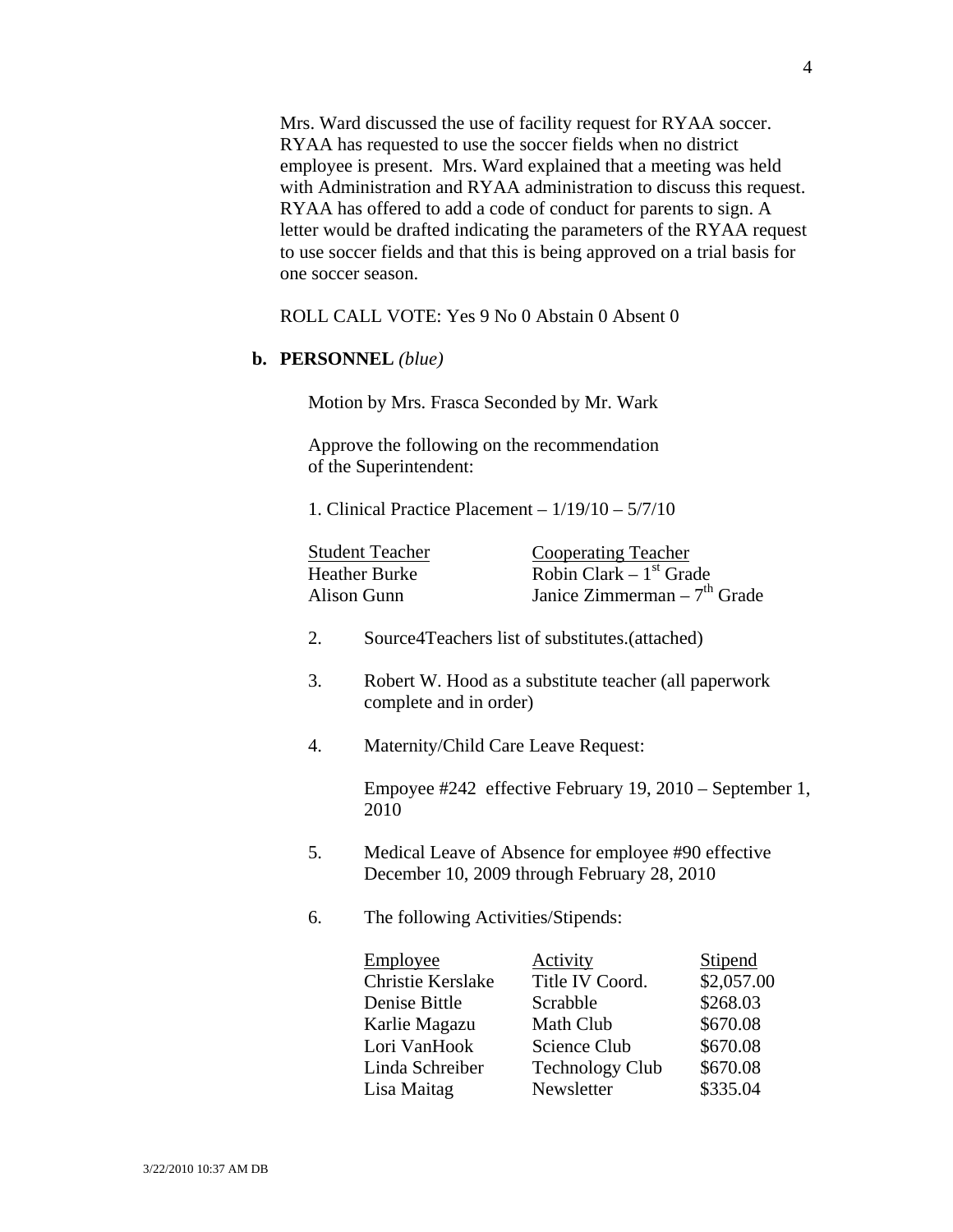- 7. Mr. Christopher McBride to substitute for employee #168 while out on maternity leave from December 17, 2009 through March 8, 2010.
- 8. Family leave request for employee #316 from December 14, 2009 through March 14, 2010. (intermittent days)
- 9. Family leave request for employee #30 effective December 16, 2009 through the month of January, 2010.
- 10. Extension of medical leave for employee #121. Return date, which was approved for January 4, 2010, has been extended to January 11, 2010 due to complications from surgery.
- 11. Amy Taft as a substitute teacher. December 17, 2009 through June 30, 2010. (all paperwork complete)
- 12. Jessica Forte as a substitute teacher. December 17, 2009 through June 30, 2010. (all paperwork complete)

ROLL CALL VOTE: Yes 9 No 0 Abstain 0 Absent 0

### **c**. **FINANCE** *(green)*

Motion by Mrs. Frasca Seconded by Mrs. Spraggins

Approve the following on the recommendation of the Superintendent:

1. Recommendation that the Board of Education that as of this date and after review of the secretary's monthly financial report (appropriations section) and upon consultation with the appropriate district officials, that to the best of our knowledge, no major fund balance has been overspent in violation of N.J.A.C. 6:20-2.13(b), and that sufficient funds are available to meet the district's financial obligations as of this date.

> Bills List #1- \$804,493.33 Bills List #2- \$270,676.27 Bills List #3 – \$29,404.95 Treasurer's Report Board Secretary's Report Transfers (as attached)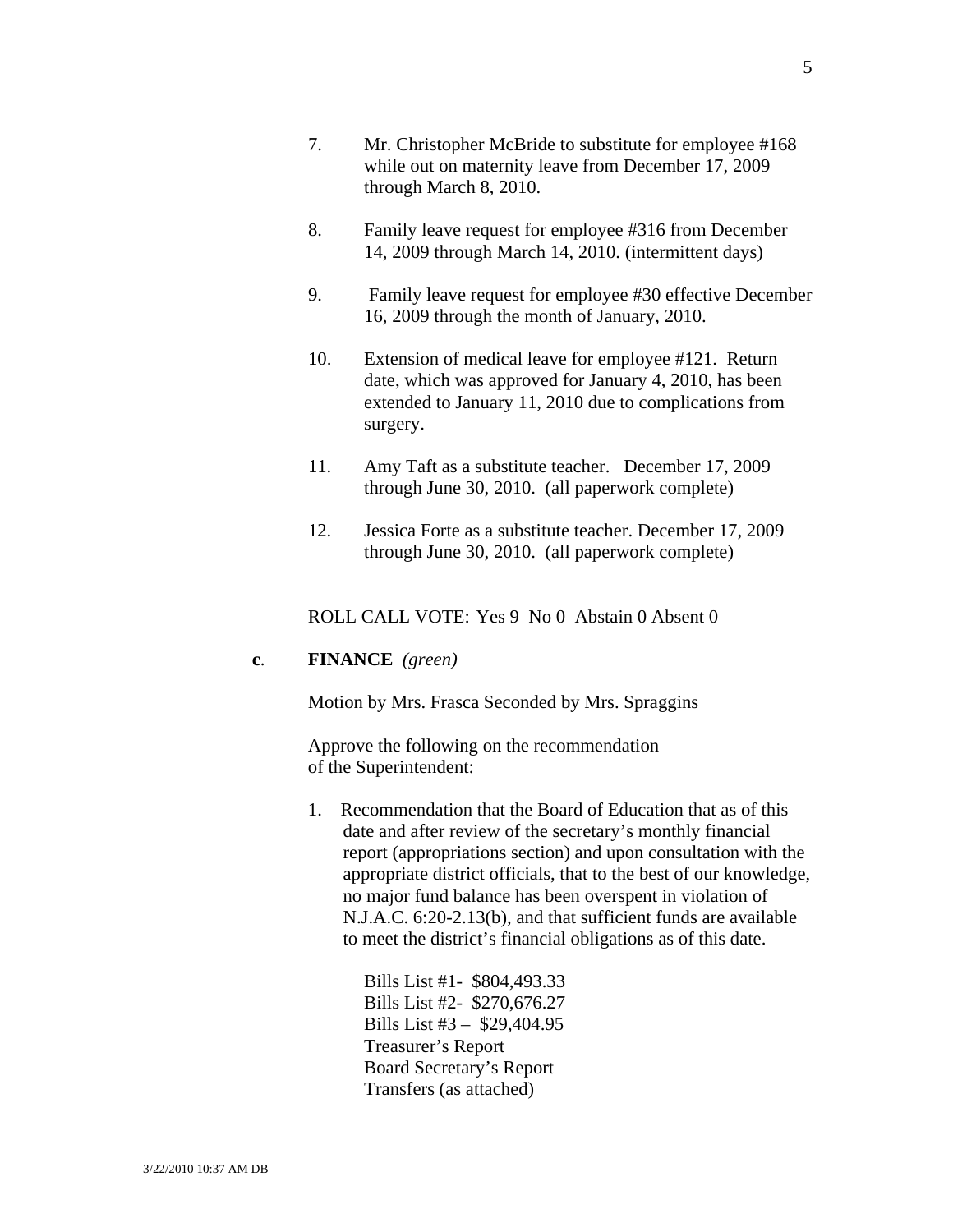Food Service Report Cash Report

- 2. Professional Development (attached)
- 3. MS Read-a-Thon Fundraiser to run from January 21, 2010 through February 19, 2010. Mrs. Devon Anderson will be in charge of this fundraiser.
- 4. Tuition contract from November 16, 2009 through June 30, 2009 with Archbishop Damiano School in the amount of \$42,719 prorated.
- 5. Contract with Center for Family Guidance to provide psychological evaluations for the period of January 1, 2010 through 6/30/2010 in the amount of \$450 per evaluation.
- 6. The following staff members to serve as After School Detention Monitors for the 2009-2010 school year at a rate of \$35.00 per hour.

 Lori Carroll-Kline Mary Kay Grasso Jennifer Mazza Sue Kelleher Janice Zimmerman

- 7. Guide for Standard Operating Procedures and Internal Controls (this is a mandatory document per new regulations).
- 8. Tuition reimbursement for Jonathan Hinkson \$2,000
- 9. Resolution to participate with Educational Data Services, Inc., a cooperative purchasing entity, for the 2009/2010 and 2010/2011 school years.
- 10. Resolution, in accordance with N.J.A.C. 6A:23A-5.2, to increase the legal line item for account number 11-000-230-331-AD by \$15,000.00.

ROLL CALL VOTE: Yes 9 No 0 Abstain 0 Absent 0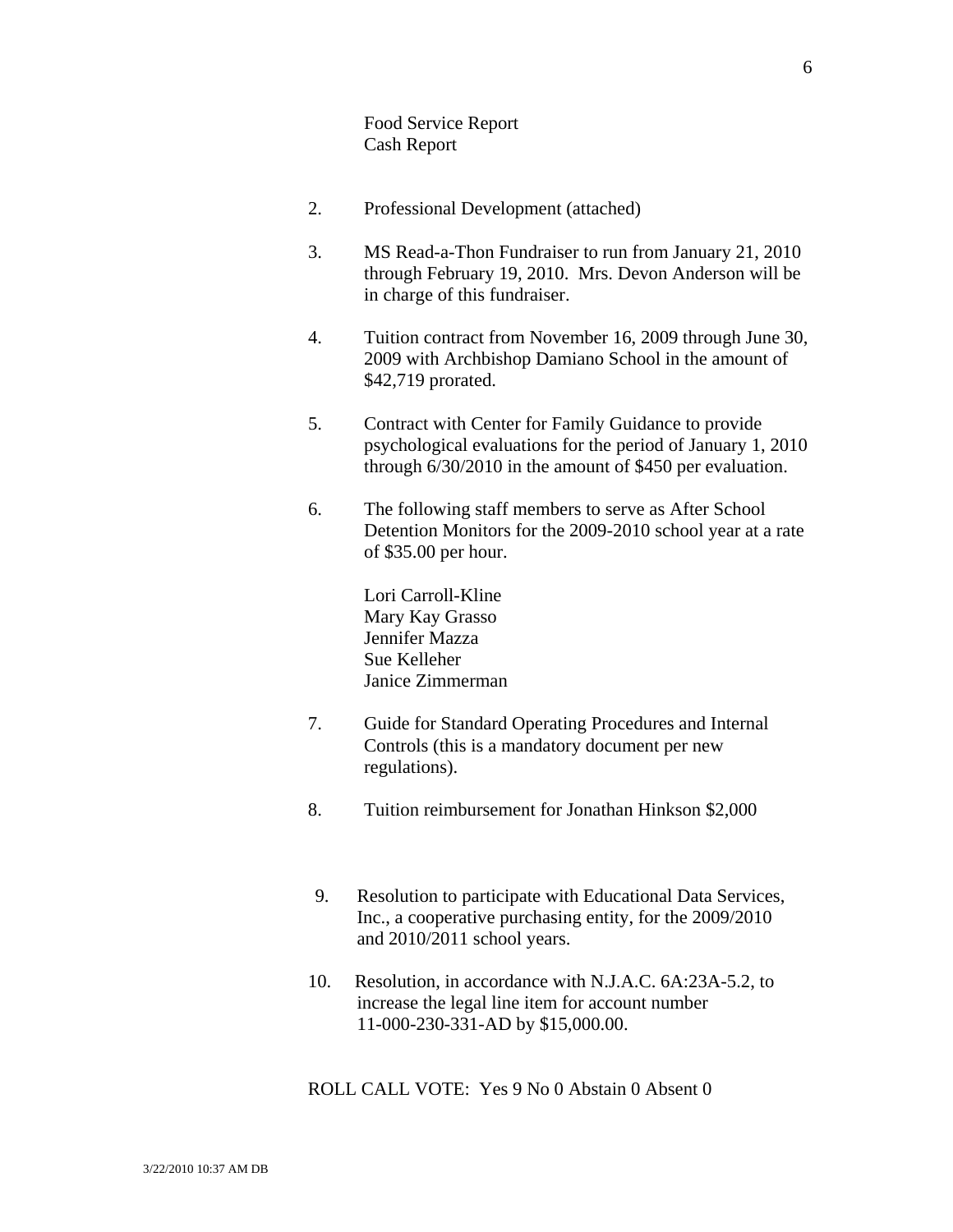# **e. POLICIES/PUBLIC RELATIONS** *(purple)*

Motion By Mrs. Spaulding Seconded by Mrs. Frasca

Approve the following on the recommendation of the Superintendent:

# 1. Policies for  $1<sup>st</sup>$  Reading: (all mandated policies)

Public Comments (on any item)

| #2200    | <b>Curriculum Content</b>                      |
|----------|------------------------------------------------|
| #2210    | <b>Curriculum Development</b>                  |
| #2220    | <b>Adoption of Courses</b>                     |
| #2230    | <b>Curriculum Guides</b>                       |
| #2260    | Affirmative Action Program for School &        |
|          | <b>Classroom Practices</b>                     |
| #2361    | Acceptable Use of Computer Network / Computers |
|          | & Resources                                    |
| #2361 R  | $\epsilon$                                     |
| #2411    | <b>Guidance Counseling</b>                     |
| #2412    | Home Instruction Due to Health Conditions      |
| #2424    | Programs for Pupils at Risk                    |
| #2415    | No Child Left Behind Programs                  |
| #2415 R  | <b>Title I Services</b>                        |
| #2415.01 | Academic Standards, Academic Assessments and   |
|          | Accountability                                 |
| #2415.02 | Title I - Fiscal Responsibilities              |
| #2415.03 | <b>Highly Qualified Teachers</b>               |
| #2415.04 | <b>Parental Involvment</b>                     |
| #2415.05 | Pupil Surveys, Analysis and/or Evaluations     |
| #2415.06 | <b>Unsafe School Choice Option</b>             |
| #2415.20 | No Child Left Behind Complaints                |
| #2415 R  | 66                                             |
| #2422    | <b>Health Education</b>                        |
| #2423    | <b>Bilingual and ESL Education</b>             |
| #2323 R  | $\epsilon$                                     |
| #2430    | <b>Co-Curricular Activities</b>                |
| #2430 R  | 66                                             |
| #2431    | <b>Athletic Competition</b>                    |
|          |                                                |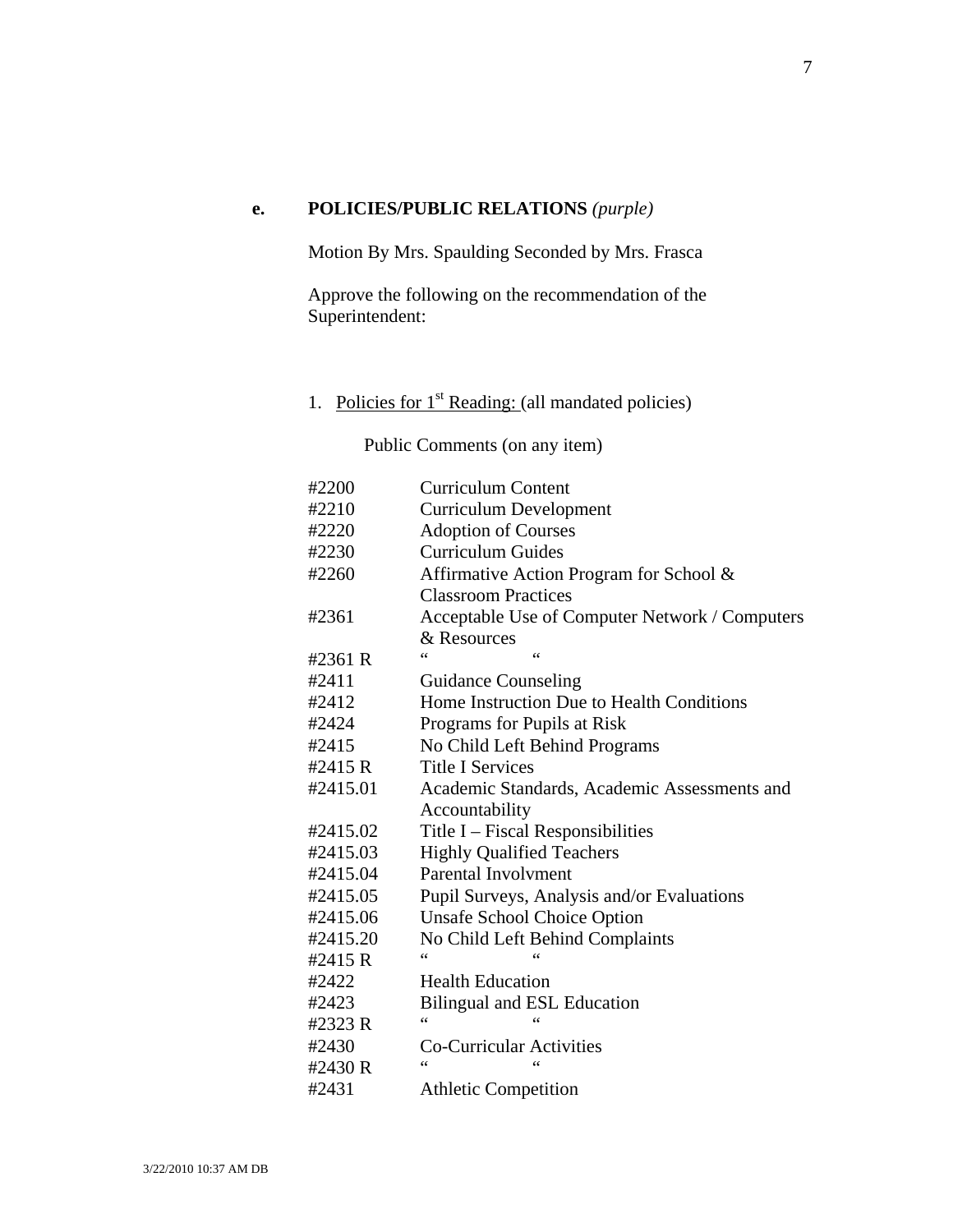| #2431.1R   | <b>Emergency Procedures for Athletic Practices and</b> |
|------------|--------------------------------------------------------|
|            | Competitions                                           |
| #2431.2R   | Medical Examination to Determine Fitness for           |
|            | Participation in Athletics                             |
| #2460      | <b>Special Education</b>                               |
| #2460.1R   | Special Education-Location, Id. & Referral             |
| #2460.8R   | Special Education – Free & Appropriate Public          |
|            | Education                                              |
| #2460.9 R  | Special Education - Transition From Early              |
|            | <b>Intervention Programs to Preschool Programs</b>     |
| #2460.16R  | Special Education- Instructional Materials to Blind    |
|            | or Print-Disabled Pupils                               |
| #2461      | <b>Special Education/Receiving Schools</b>             |
| #2461.01R  | Special Education/Receiving Schools-IEP                |
|            | Implementation                                         |
| #2461.02 R | Special Education / Receiving Schools-                 |
|            | Suspension/Expulsion                                   |
| #2461.03R  | Special Education/Receiving Schools-Pupil Records      |
| #2461.05R  | Special Education/Receiving Schools-IEP                |
|            | Compliance                                             |
| #2461.08R  | Special Education/Receiving Schools-In-Service         |
|            | Training                                               |
| #7422      | School Integrated Pest Management Plan                 |
| #7422 R    | $\epsilon$                                             |
| #7510      | Use of School Facilities                               |

ROLL CALL VOTE: Yes 9 No 0 Abstain 0 Absent 0

XI. Audience Recognition and Public Comment

The public is reminded that all public complaints against a district employee must be made through a specific grievance process.

A description of this process may be found in BOE policy (File Code 1312). This policy is available upon request in the office of the Board Secretary.

Any individual naming an employee in a complaint before the Board of Education, without the employee's permission, could be cited for violating that employee's civil and contractual rights.

No public comments at this time.